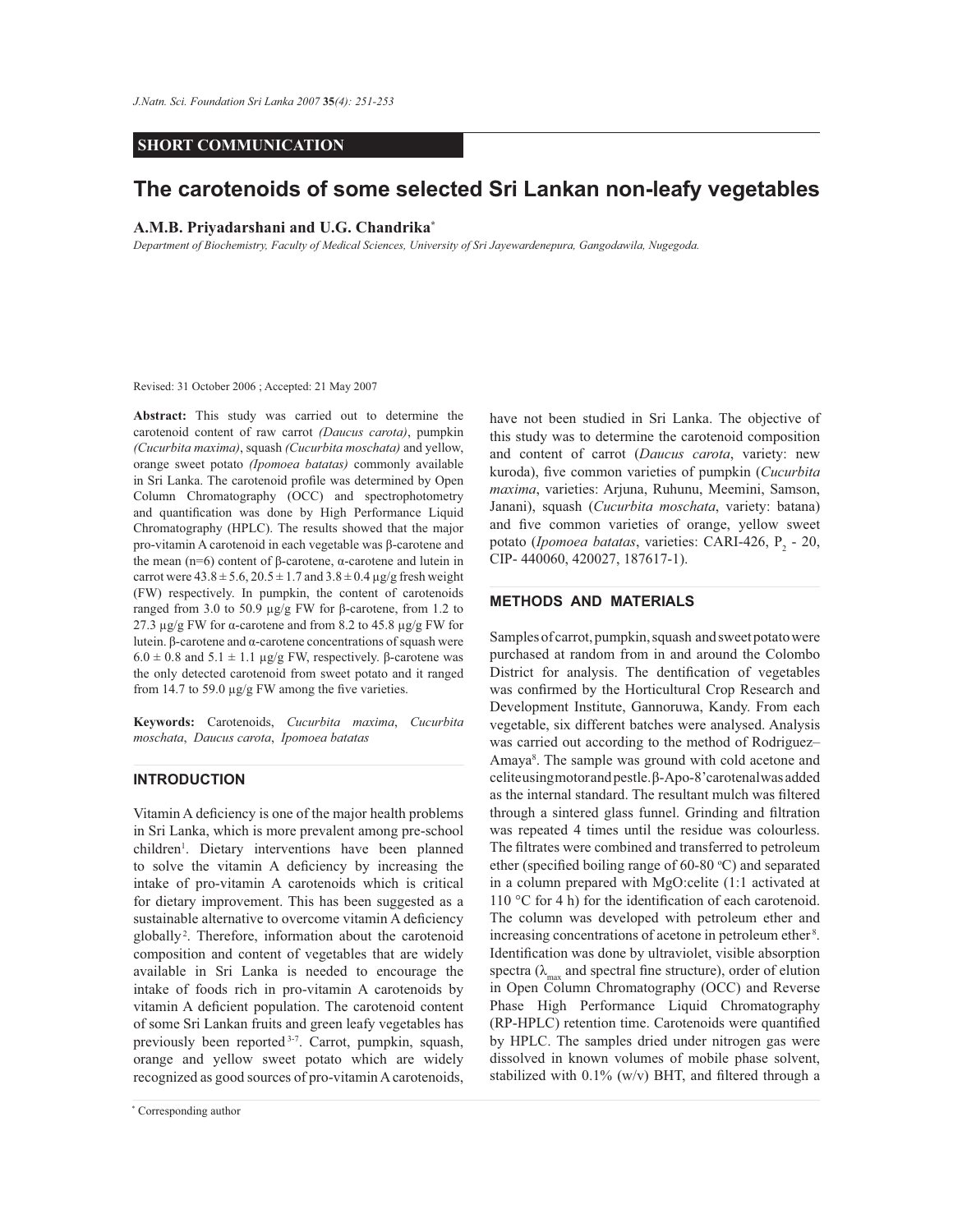0.45 µm pore size cellulose membrane filter (Sartorius Filtration AB) before HPLC analysis. The isocratic mobile phase was acetonitrile: methanol: tetrahydrofuran (THF) (58: 35: 7, HPLC grade, Merck). Detection was done at 450 nm. All-*trans*-β-carotene (Sigma, USA), α-carotene (isolated from *Daucus carota* using OCC) and lutein (isolated from *Sesbania grandiflora* using OCC) were used as external standards. The concentrations of carotenoid standards working solutions were confirmed by a spectrophotometer (Shimadzu UV-1601, Kyoto, Japan) and the extinction coefficient values of α-carotene,  $β$ -carotene and lutein<sup>8</sup>.

 Precautions taken to minimize losses of carotenoids included performing analysis under dim light and use of nitrogen gas whenever possible to minimize the contact with oxygen. Samples were stored at -20  $°C$ . Triplicate homogenized samples (5 g) were freeze dried and weighed. The moisture content of each sample was calculated based on average weight of the three dried samples.

## **RESULTS AND DISCUSSION**

The mean carotenoid concentrations of the vegetables evaluated in the present study are given in Table 1. The study showed β-carotene and α-carotene are the principal carotenoids and lutein is a minor component in carrot. The values for β-carotene and α-carotene;  $43.8 \pm 5.6$ and  $20.5 \pm 1.7 \mu g/g$  FW respectively of carrot used in the present study are lower than those reported from Brazil;  $61.5 \pm 9.0$  and  $35.0 \pm 5.0$   $\mu$ g/g for β-carotene and α-carotene<sup>9</sup> respectively and from USA; 86.26 and 31.6 μg/g for β-carotene and  $α$ -carotene<sup>10</sup> respectively, on the

basis of fresh weight. But the value for lutein obtained in the present study  $(3.8 \pm 0.4 \text{ µg/g FW})$  is similar to the values obtained in the previous studies  $(5.1 \pm 1.0 \text{ µg/g})$  $FW<sup>9</sup>$  and 3.94  $\mu$ g/g FW<sup>10</sup>).

 Five types of pumpkin are commonly available in Sri Lanka. Considerable variations in α-carotene and β-carotene content among the varieties were observed. Lutein is the major contributor to the total carotenoid content of most varieties. According to visual characterization, colour of the pumpkin flesh, which varies from pale yellow to dark orange, correlates with the content of different carotenoids. Variety Arjuna is notably rich in β-carotene, which makes this variety dark orange and variety Samson with the highest lutein content showed a dark yellow colour. Variety Meemini had a higher α-carotene content than β-carotene. Although the cultivars are different, values obtained in this study from some varieties of *Cucurbita maxima* for β-carotene (ranges from 3.0 to 50.9 µg/g FW) fall within the values reported from Austria for different varieties of *Cucurbita maxima* which range from 1.4 to 7.4 mg/100 g FW<sup>11</sup> but  $\alpha$ -carotene (1.2 - 27.3 µg/g FW) and lutein  $(8.2 - 45.8 \text{ µg/g FW})$  concentrations are lower than the values reported for α-carotene  $(0 - 7.5 \text{ mg}/100 \text{ g} \text{FW})$ and lutein  $(0.8 - 17 \text{ mg}/100 \text{ g FW})^{11}$ . The values reported for mature *Cucurbita maxima* for β-carotene, α-carotene and lutein<sup>12</sup> respectively from Brazil is 3.1 to 28.0  $\mu$ g/g FW, not detected to 0.2  $\mu$ g/g FW and 7.2 to 25.3  $\mu$ g/g FW respectively. These values are lower than some of the values obtained in the present study. The data for squash in the present study are lower than those reported previously from Austria (0.98 - 5.9 and 3.1 - 7 mg/100 g for α-carotene and β-carotene, respectively)<sup>11</sup> and

Table 1: Concentrations of the major carotenoids of some selected Sri Lankan non-leafy vegetables<sup>a</sup>

| Vegetable               | $\beta$ -Carotene | $\alpha$ -Carotene       | Lutein         |
|-------------------------|-------------------|--------------------------|----------------|
| Carrot                  | $43.8 \pm 5.6$    | $20.5 \pm 1.7$           | $3.8 \pm 0.4$  |
| Pumpkin-Varieties:      |                   |                          |                |
| Arjuna                  | $50.9 \pm 5.7$    | $27.3 \pm 3.1$           | $39.1 \pm 4.7$ |
| Ruhunu                  | $8.7 \pm 1.2$     | $6.2 \pm 1.0$            | $8.2 \pm 1.2$  |
| Meemini                 | $6.2 \pm 2.1$     | $11.8 \pm 3.1$           | $30.8 \pm 4.7$ |
| Janani                  | $3.0 \pm 0.9$     | $1.2 \pm 0.3$            | $31.2 \pm 2.8$ |
| Samson                  | $5.1 \pm 0.8$     | $2.0 \pm 0.4$            | $45.8 \pm 4.8$ |
| Squash                  | $6.0 \pm 0.8$     | $5.1 \pm 1.1$            |                |
| Sweet potato-Varieties: |                   |                          |                |
| <b>CARI-426</b>         | $42.8 \pm 4.3$    | $\overline{\phantom{a}}$ |                |
| $P_{2} - 20$            | $35.4 \pm 5.2$    |                          |                |
| CIP-440060              | $37.5 \pm 3.8$    | $\overline{\phantom{a}}$ | ۰              |
| 420027                  | $59.0 \pm 6.2$    |                          |                |
| 187617-1                | $14.7 \pm 2.3$    |                          |                |

<sup>a</sup> Data presented as  $\mu$ g/g fresh weight  $\pm$  SD ( n = 6)

*December 2007 Journal of the National Science Foundation of Sri Lanka 35 (4)*